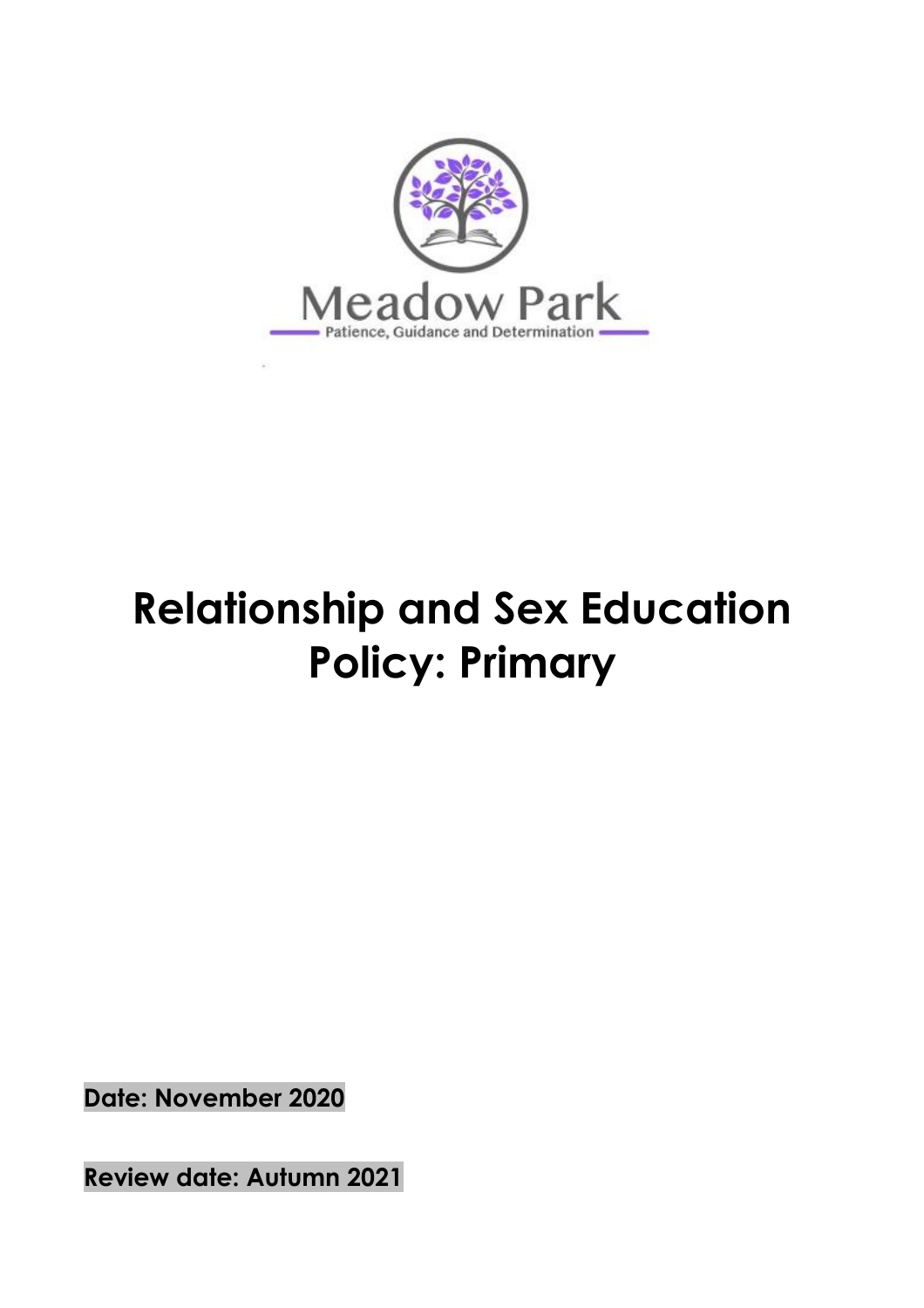

#### **Introduction**

The law (Education Act 1996) states that 'All schools must provide an up to date policy that describes the content and organisation of the SRE provided outside the National Curriculum.' Our school takes this responsibility to provide relevant, effective and responsible RSE to all of our students as part of the school's Personal Development Programme (which incorporates PD, PSHE, RSE, SMSC, Character Education and Cultural Capital) very seriously. The school wants parents/carers and students to feel assured that relationships and sex education will be delivered at a level appropriate to both the age and development of students, and safe to voice opinions and concerns relating to the relationships and sex education provision.

**It is lifelong learning about physical, moral and emotional development. It is about the understanding of the importance of marriage for family life, stable and loving relationships, respect, love and care. It is also about the teaching of sex, sexuality, and sexual health. It is not about the promotion of sexual orientation or sexual activity – this would be inappropriate teaching.**

Sex and Relationship Education Guidance, DfEE (now Department for Education / DfE) 2000

The law (Learning and Skills Act, 2000) states that, 'Pupils should learn about the nature and importance of marriage for family life and the bringing up of children'. In 2000, the DfE Sex and Relationship Education Guidance added 'and stable relationships'. Leaving aside political and faith-based agendas, the key point here is that the guidance recognises the importance of stable relationships.

In June 2019 The Department for Education published statutory guidance for Health Education, Relationships Education and RSE. It should ensure that every child is guaranteed a PSHE education that covers mental health and wellbeing, physical health (including healthy lifestyles and first aid) and learning about safe, healthy relationships, including understanding consent and negotiating life online.

Key aspects of RSE are:

- **Physical development –** How our reproductive systems work.
- **Emotional development –** Our feelings and how they might change as we grow older; we consider how to manage feelings including resilience.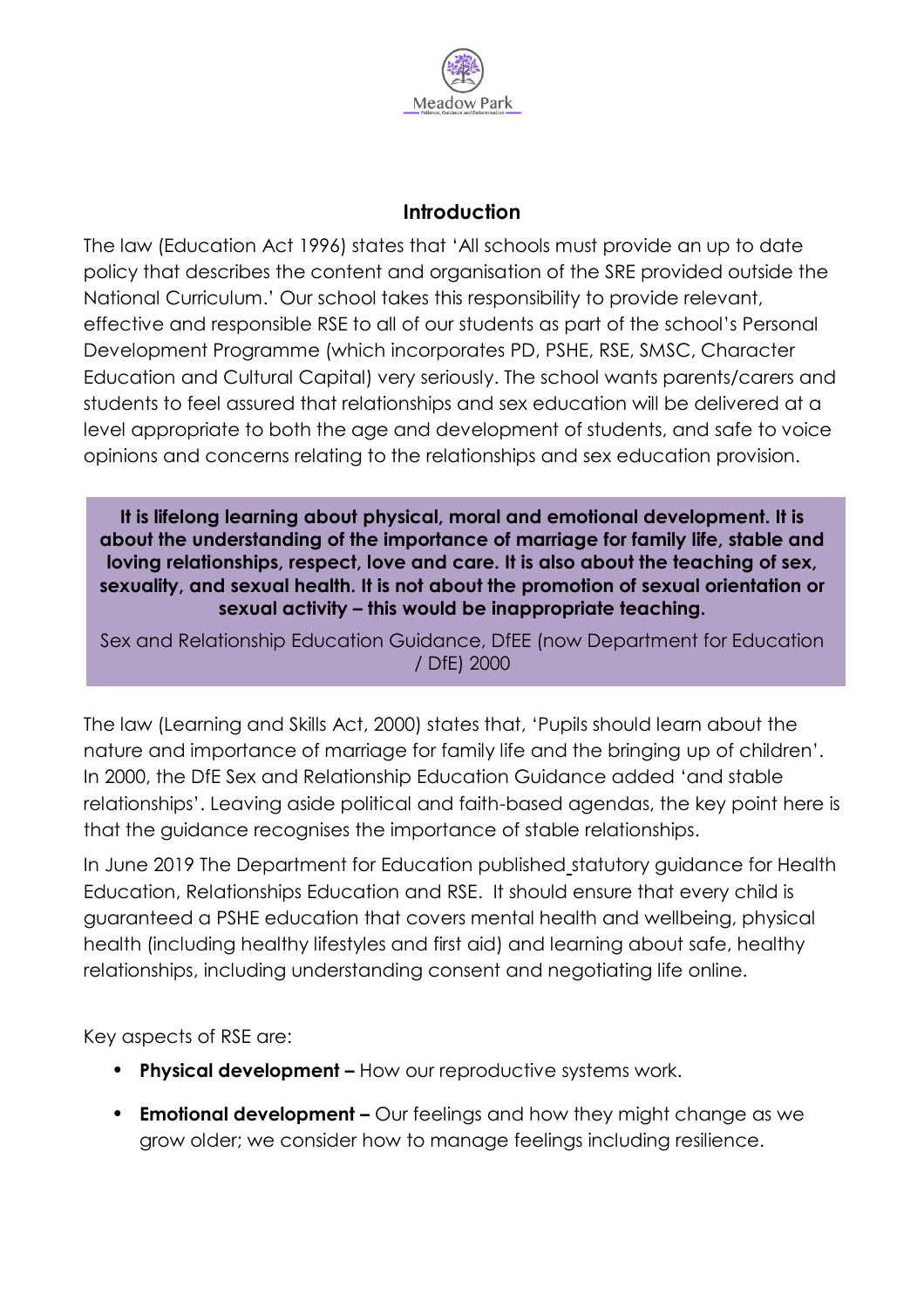

- **Social aspects –** The positive and negative influences from friends including how to work positively with others.
- **Healthy relationships –** The different types of relationships we experience, such as those with parents / carers, siblings, friends and – as we get older – with partners; we consider healthy and unhealthy relationships.

Some aspects of RSE are taught in science, and others are taught as part of Personal, Social, Health and Economic Education (PSHE) and Personal Development (PD) programmes.

#### **RSE gives children and young people essential skills for building positive, enjoyable, respectful and non-exploitative relationships and staying safe both on and offline.**

**Relationships and Sex Education at Meadow Park School.** Sex and relationships education (SRE) for the 21st century: Supplementary advice to the Sex and Relationship Education Guidance, Sex Education Forum, 2014

High quality RSE helps create a safe school community in which our students can grow, learn and develop positive, healthy behaviour for life.

It is essential for the following reasons:

- Students have a right to good quality education. (As set out in the United Nations Convention on the Rights of the Child).
- Students want to be prepared for the physical and emotional changes they undergo at puberty, and young people want to learn about relationships. Older students frequently say that RSE was 'too little, too late and too biological'. (Ofsted reinforced this in their 2013 Not Yet Good Enough report).
- RSE plays a vital part in meeting our safeguarding obligations. Ofsted is clear that schools must have a preventative programme that enables Students to learn about safety and risks in relationships.
- Schools maintain a statutory obligation under the Children Act (2004) to promote students' wellbeing and under the Education Act (1996) to prepare students for the challenges, opportunities and responsibilities of adult life.
- A comprehensive RSE programme can have a positive impact on students' health and wellbeing and their ability to achieve, and can play a crucial part in meeting these obligations.
- The Department of Health set out its ambition for all students to receive high quality RSE in the Sexual Health Improvement Framework (2013), while the Department for Education's paper, The Importance of Teaching (2010),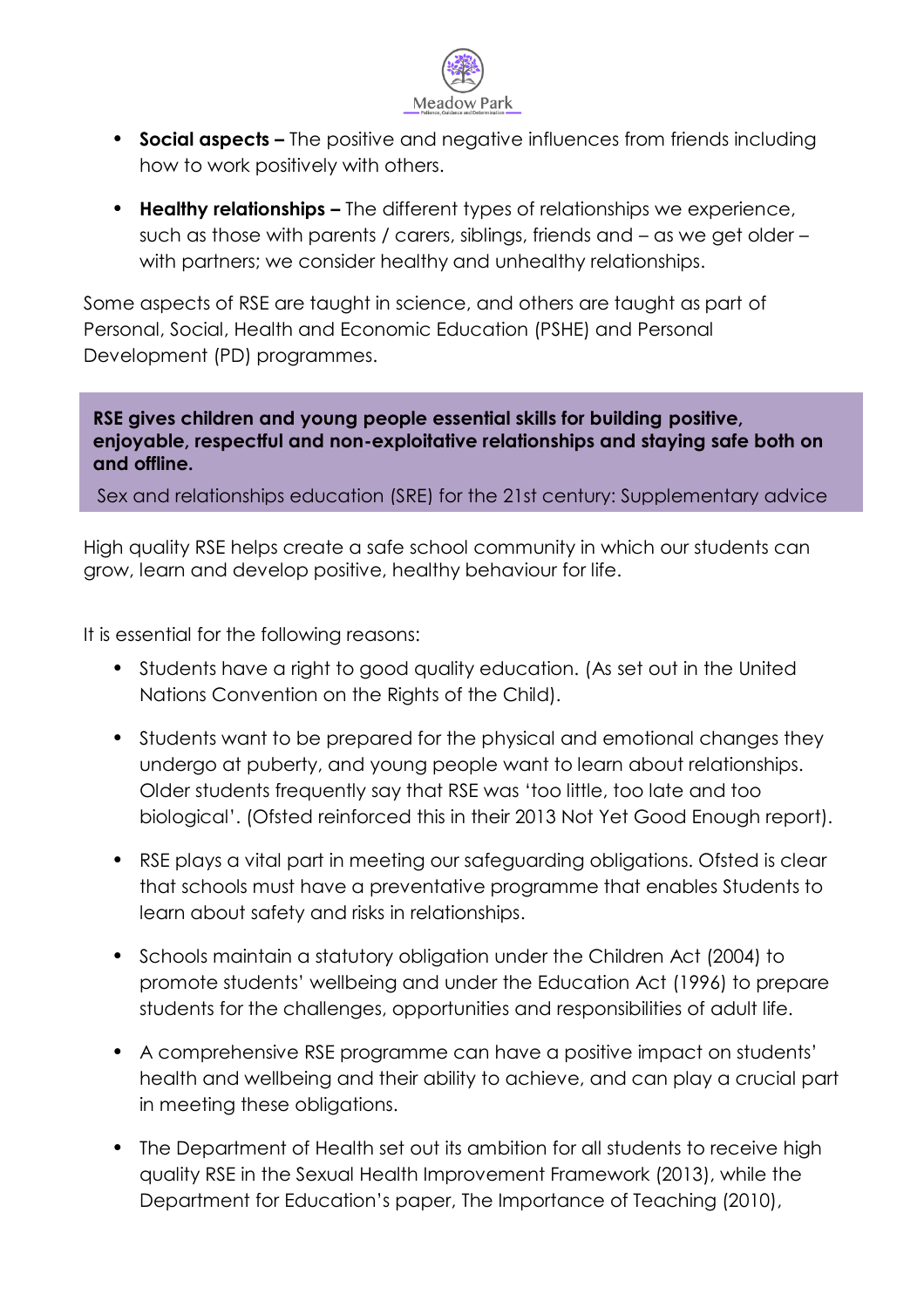

highlighted that 'Children need high quality sex and relationships education so they can make wise and informed choices'.

The National Curriculum RSE plays an important part in fulfilling the statutory duties the schools have to meet.

**Every state-funded school must offer a curriculum which is balanced and broadly based and which:**

- **Promotes the spiritual, moral, cultural, mental and physical development of pupils at the school and of society.**
- **Prepares pupils at the school for the opportunities, responsibilities and experiences of later life.**

Section 2.1, National Curriculum in England (DfE, 2013)

As a maintained PRU with primary provision we must provide relationships education to all pupils as per section 34 of the Children and Social work act 2017. However, we are not required to provide sex education but we do need to teach the elements of sex education contained in the science curriculum. In teaching RSE, we must have regard to guidance issued by the secretary of state as outlined in section 403 of the Education Act 1996. At Meadow Park School we teach RSE as set out in this policy.

# **School aims**

Meadow Park School's overall aims of RSE are to teach and develop the following three main elements:

# **Attitudes and values:**

- To learn the importance of values and individual conscience and moral considerations.
- To learn the value of family life and stable and loving relationships for the nurture of children.
- To learn the value of respect, love and care.
- To explore, consider and understand moral dilemmas.
- To develop critical thinking as part of decision-making.
- To develop resilience and positive attitudes.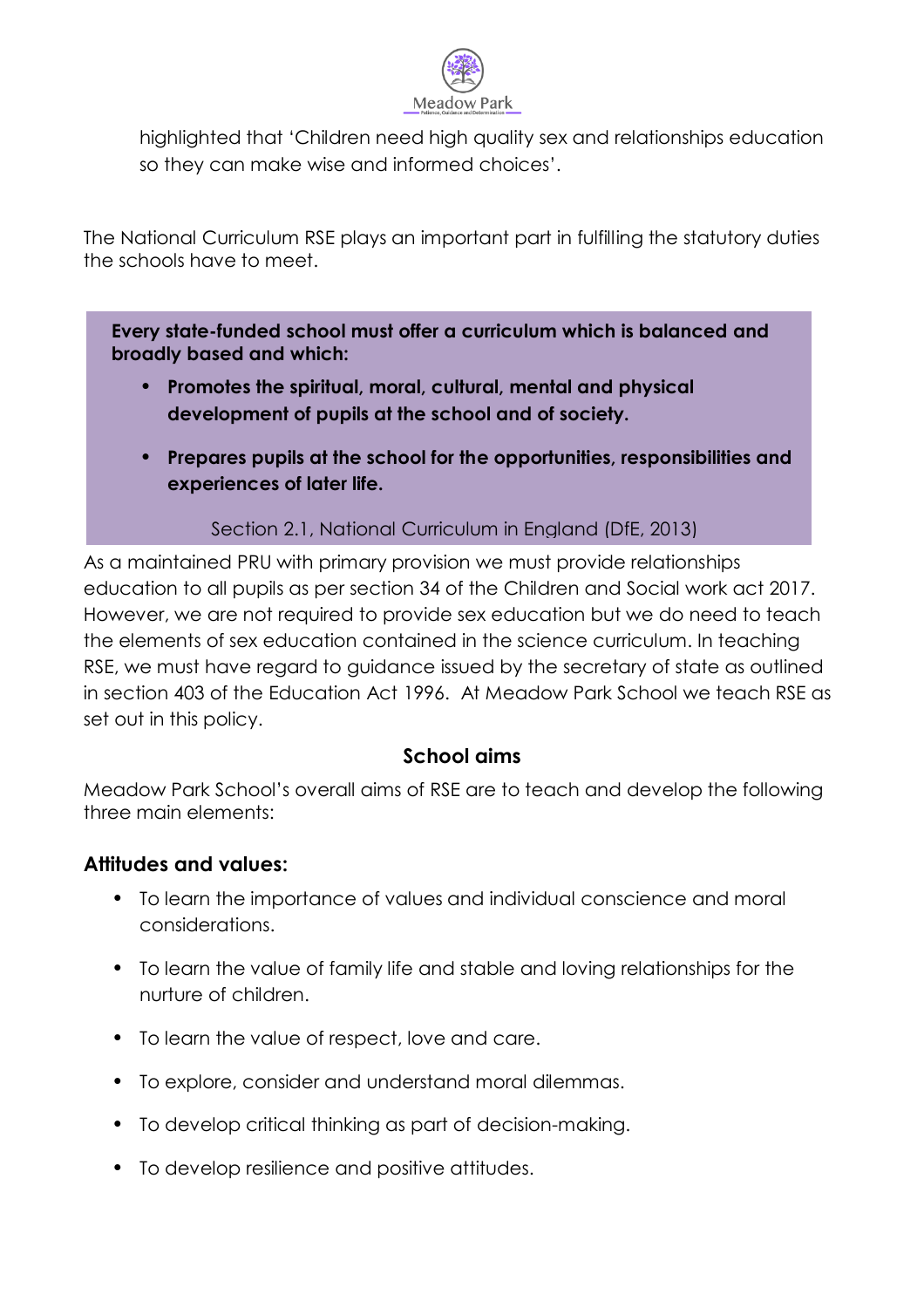

#### **Personal and social skills:**

- To learn to manage emotions and relationships confidently and sensitively.
- To develop self-respect and empathy for others.
- To learn to make choices based on an understanding of difference and with an absence of prejudice.
- To develop an appreciation of the consequences of choices made.
- To manage conflict and challenges appropriately.
- To learn how to identify, recognise and avoid exploitation and abuse.

#### **Knowledge and understanding:**

- To learn and understand physical development at appropriate stages.
- To understand some aspects of human sexuality, reproduction, emotions and relationships.

#### **In addition to this, we also aim to:**

- Raise student's self-esteem and confidence.
- Develop communication and assertiveness skills that can help them stay true to their values if challenged by others, their peers or what they see in the media.
- Teach students to be accepting of the different beliefs, cultures, religions, sexual orientations, physical and mental abilities, backgrounds and values of those around them.
- Support students in developing the skills needed to lead a healthy and safe lifestyle, teaching them to care for, and respect, their bodies.
- Provide students with the right tools to enable them to seek information or support, should they need it.
- Teach students about consent and their right to say no, in an age appropriate manner.
- Teach lessons that are sensitive to a range of views, values and beliefs.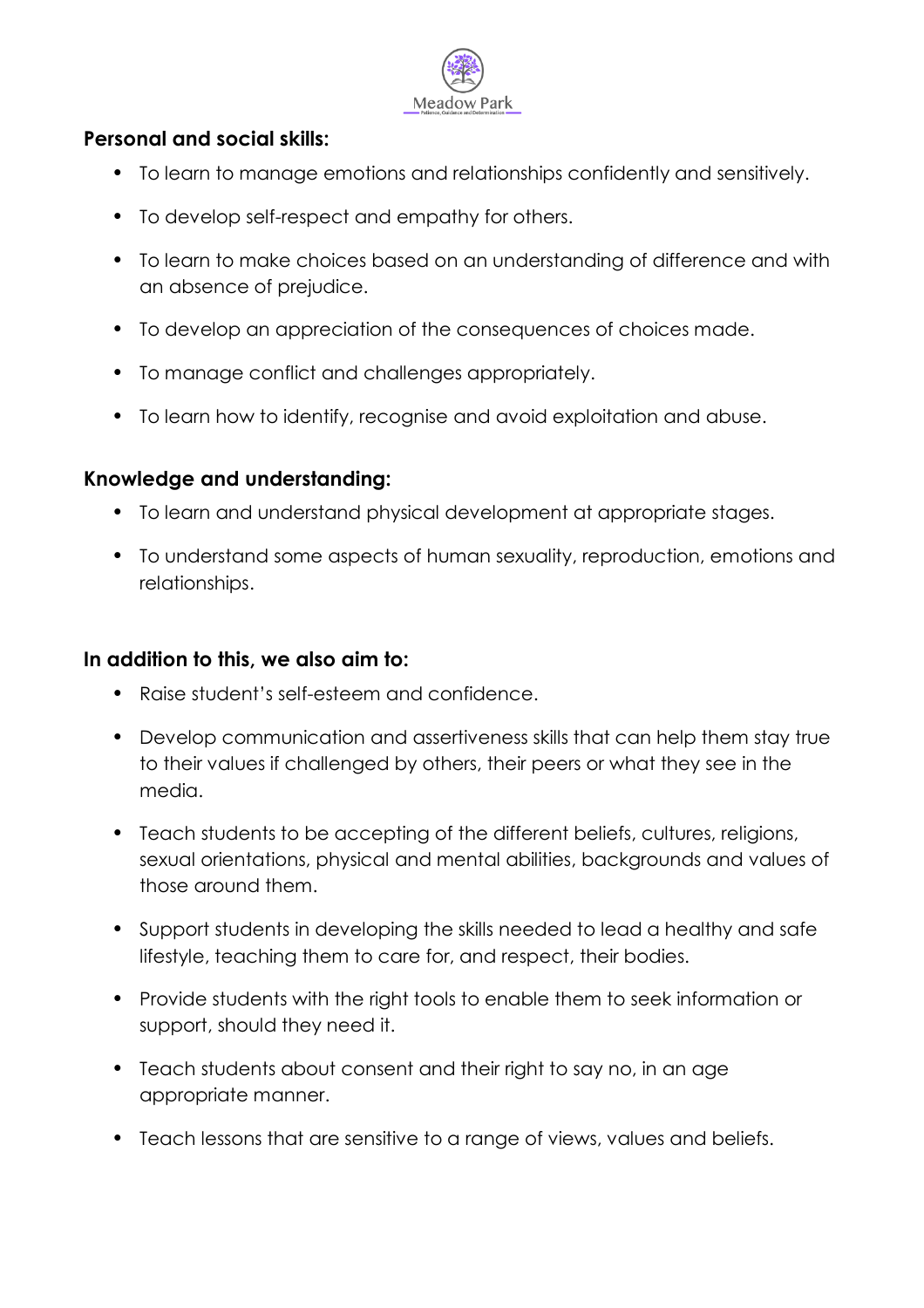

• Ensure that staff teaching RSE remain neutral in their delivery whilst ensuring that students always have access to the learning they need to stay safe, healthy and understand their rights as individuals.

#### **The school's RSE programme will:**

- Be a predominant focus within the Personal Development Programme throughout school.
- Be an integral part of the lifelong learning process, beginning in early childhood and continuing into adult life.
- Be an entitlement for all young people, including those with additional learning and language needs.
- Be set within the wider school context and support family commitment and love, respect and affection, knowledge and openness.
- Recognise that family is a broad concept; not just one model such as that of a nuclear family.
- Encourage students and teachers to share and respect each other's views with cultural awareness and sensitivity.
- Ensure students are aware of different approaches to sexual orientation, without promotion of any particular family structure.
- Recognise that parents/carers are the key people in teaching their children about relationships, sex, growing up.
- Work in partnership with parents/carers and students, consulting them about the content of RSE learning.

RSE is about the emotional, social and cultural development of students, and involves learning about relationships, sexual health, sexuality, healthy lifestyles, diversity and personal identity. It involves a combination of sharing information, and exploring issues and values. It is not about the promotion of sexual activity.

# **Curriculum**

Our curriculum is set out as per Appendix 1 but we may need to adapt it as and when necessary.

We have developed the curriculum in consultation with parents, students and staff and have taken into account our students' age, needs and feelings. If students ask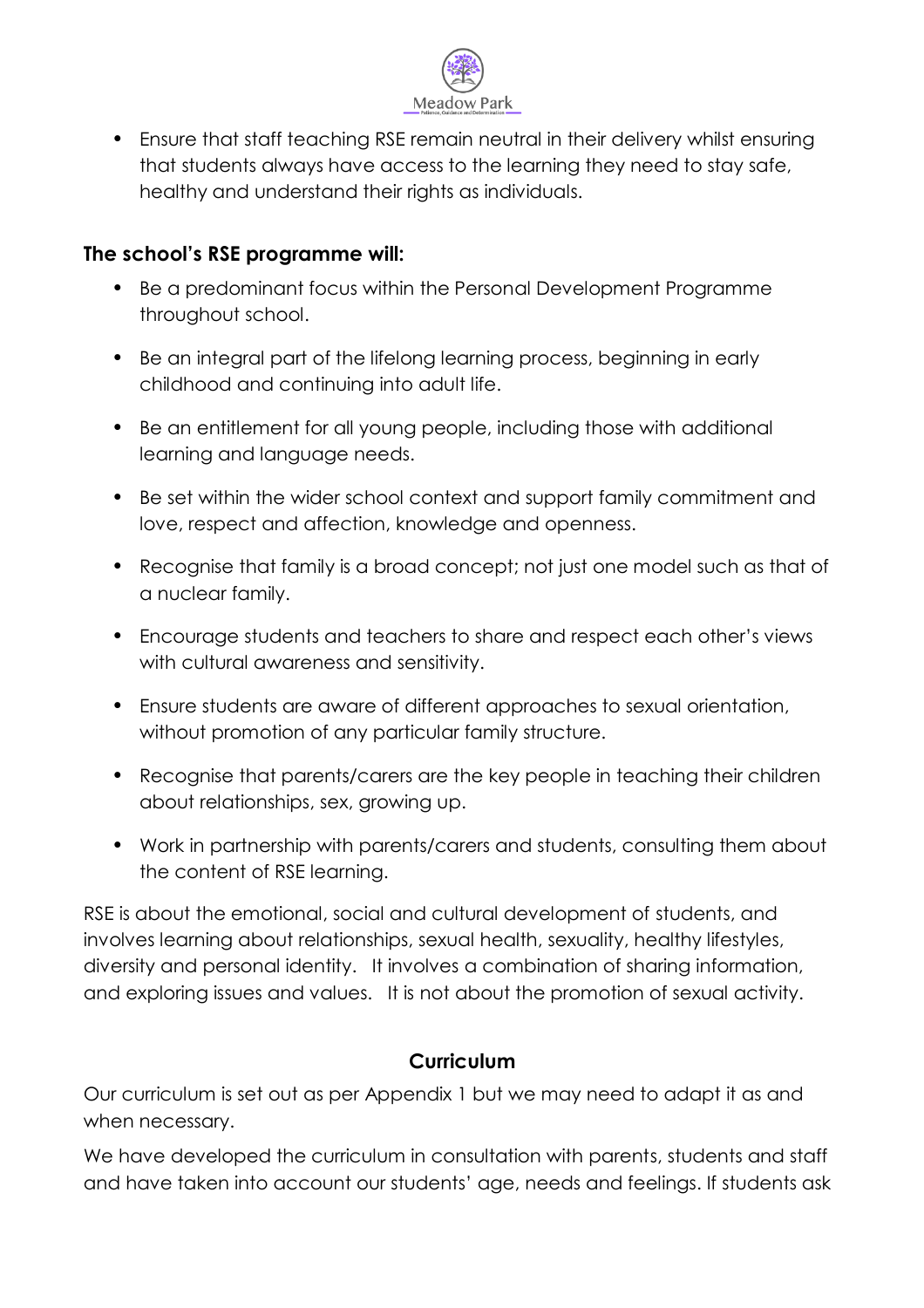

questions outside the scope of this policy, teachers will respond in an appropriate manner so they are fully informed and don't seek answers online.

### **Delivery**

RSE is taught within the personal, social, health and economic (PSHE) education curriculum. Biological aspects of RSE are taught within the science curriculum, and may arise within other lessons. Students will access at least 2 PSHE lessons per week.

Relationships education focuses on teaching the fundamental building blocks and characteristics of positive relationships including:

- Families and people who care for me
- Caring friendships
- Respectful relationships
- Online relationships
- Being safe

These areas of learning are taught within the context of family life taking care to ensure that there is no stigmatisation of children based on their home circumstances (families can include single parent families, LGBT parents, families headed by grandparents, adoptive parents, foster parents/carers amongst other structures) along with reflecting sensitively that some children may have a different structure of support around them (for example: looked after children or young carers).

For more information about our RSE curriculum, see Appendices 1 and 2.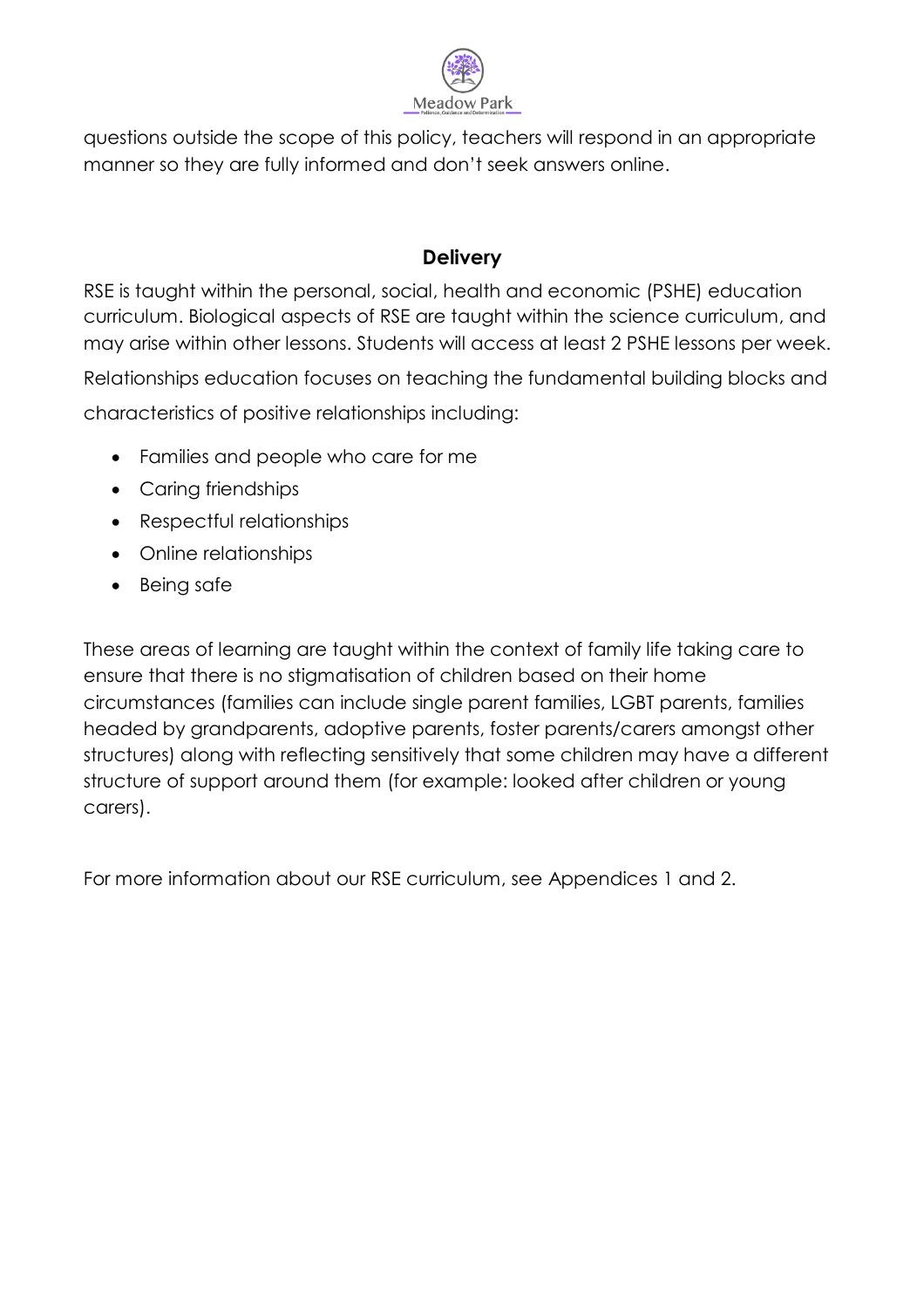

# **Key rights and responsibilities for Relationships and Sex Education**

The policy applies to:

- All school staff.
- Students.
- Parents/carers.
- The governing body.

| <b>Responsibilities</b>         | Who                                   |
|---------------------------------|---------------------------------------|
| Co-ordinating RSE provision,    | L Riley (Headteacher).                |
| ensuring a spiral curriculum,   | P Devlin (Head of Alternative School) |
| policy development and          | A Hudson (PD Lead).                   |
| review, including consultation. |                                       |
| Accessing and co-ordinating     |                                       |
| training and support for staff. |                                       |
| Establishing and maintaining    |                                       |
| links with external             |                                       |
| agencies/other health           |                                       |
| professionals.                  |                                       |
| Establishing and maintaining    |                                       |
| links with parents/carers.      |                                       |
| Governor responsible for RSE.   |                                       |
| Implementation of the policy;   | All Staff.                            |
| monitoring and assessing its    |                                       |
| effectiveness in practice.      |                                       |
| Managing child                  | Designated Safeguarding Leads.        |
| protection/safe guarding        |                                       |
| issues.                         |                                       |

All staff will:

• Ensure that they are up to date with this RSE policy and curriculum requirements regarding relationships and sex education.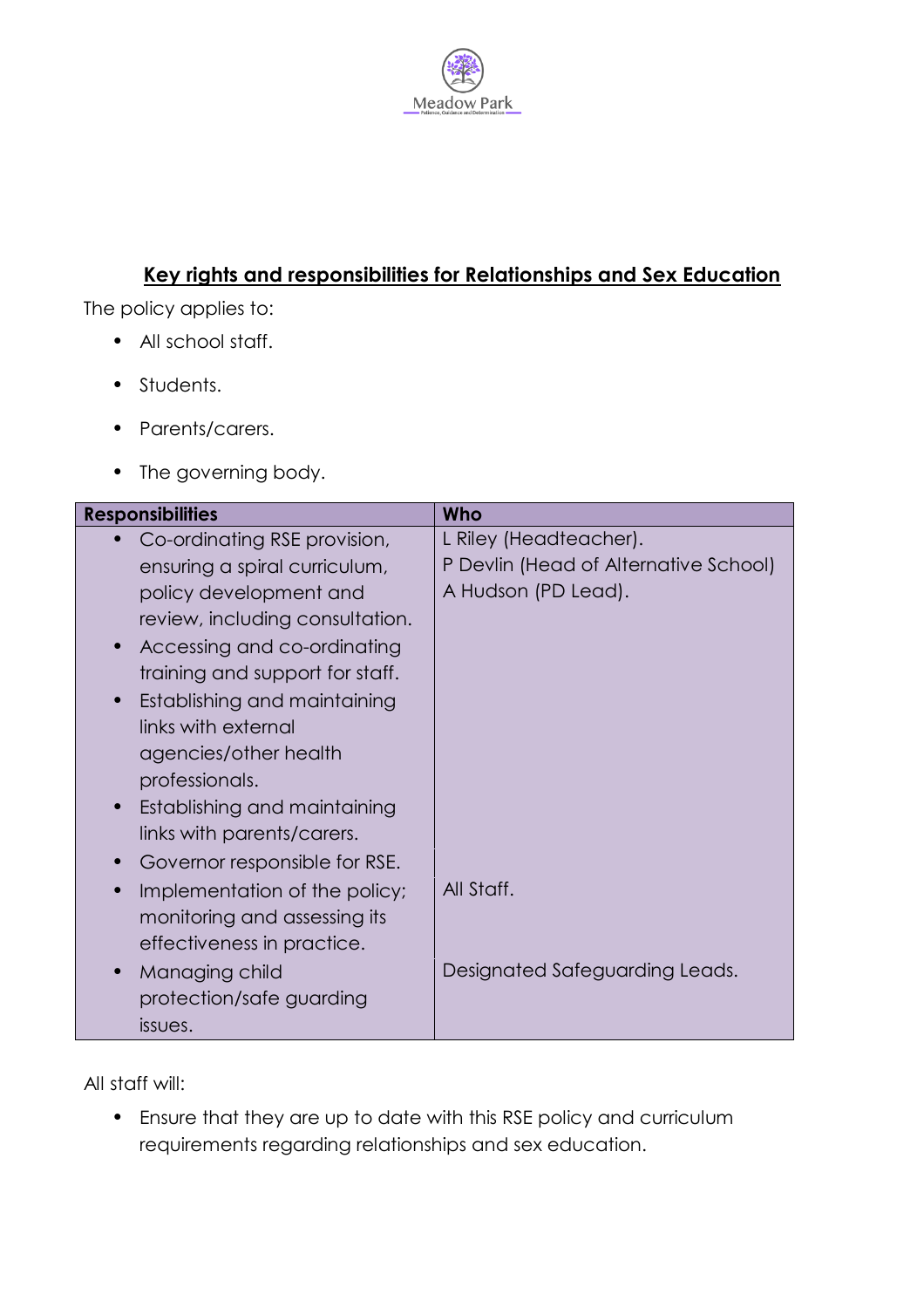

- Report back to the Personal Development Lead on any areas that they feel are not covered or inadequately provided for in the school's RSE provision.
- Attend and engage in professional development training around relationships and sex education provision, when appropriate.
- Encourage students to communicate concerns regarding their social, personal and emotional development in confidence and listen to their needs and support them seriously.
- Follow the school's reporting systems if a student comes to a member of staff with an issue that they feel they are not able to deal with alone.
- Ensure that their personal beliefs and attitudes will not prevent them from providing balanced RSE in school.
- Tailor their lessons to suit all students in their class, across the whole range of abilities, faiths, beliefs and cultures, including those students with special educational needs, asking for support in this should they need it.

Staff do not have the right to opt out of teaching RSE however it is important that they feel comfortable to take RSE classes. We will make available regular professional development training in how to deliver relationships and sex education. The continuing professional development (CPD) needs of staff, including non-teaching staff, are identified and met through the following ways:

- Training and support is organised by SLT and the PD Lead.
- Staff will be offered generic RSE guidance; this includes guidance on handling controversial issues, responding to awkward questions, an introduction to the rationale of why teaching RSE is so important, current law and guidance, learning outcomes and school policy.
- Staff involved in the delivery of RSE issues seen as potentially more sensitive will be offered appropriate training to encourage confidence in dealing with matters of confidentiality, child protection, sensitive issues, and with potentially difficult questions.
- Support and resources from the School Nurse will be requested if needed.

Staff who have concerns about teaching RSE are encouraged to discuss this with the headteacher.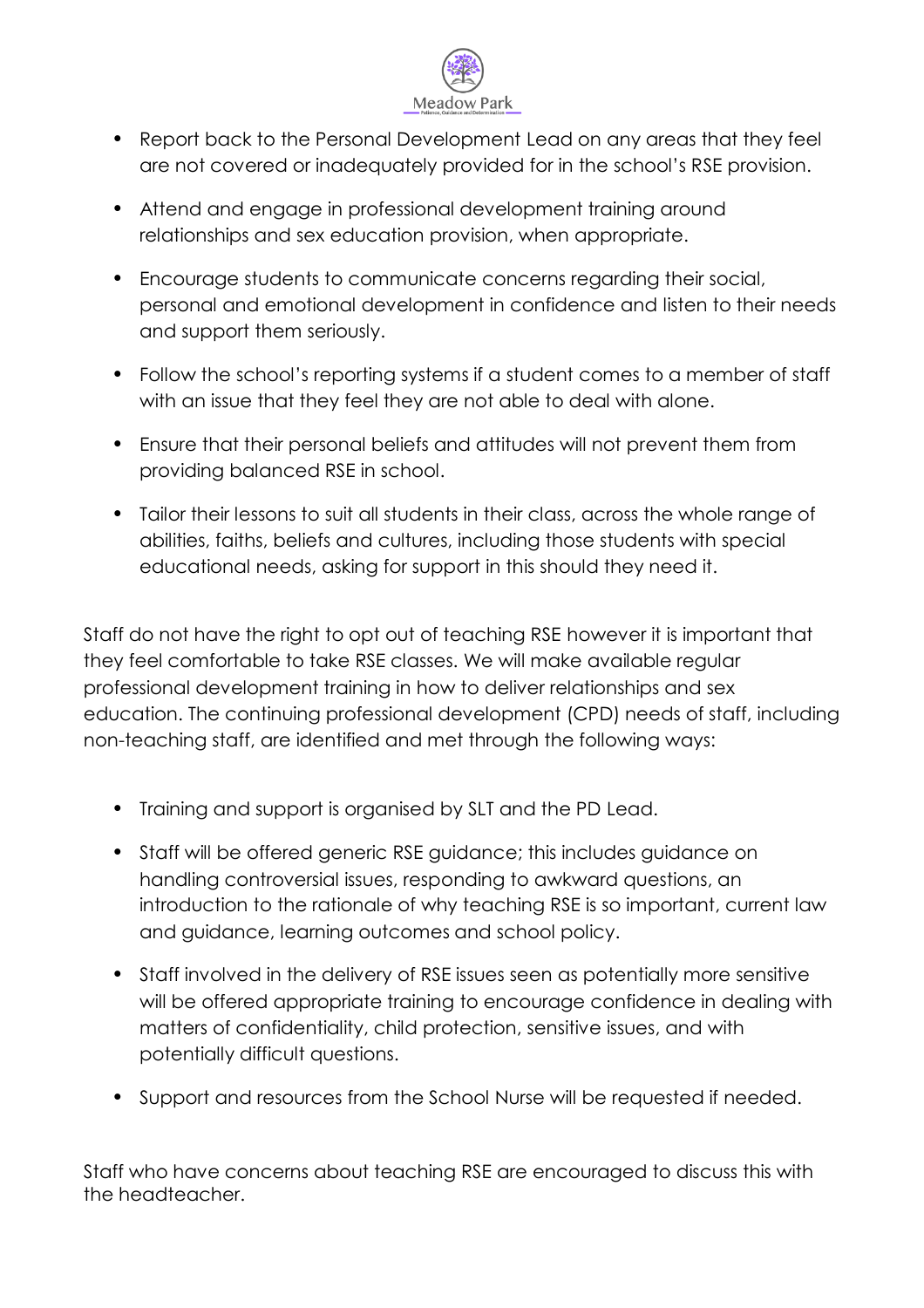

Lead members of staff responsible for Personal Development (which includes PD, PSHE, RSE, SMSC, Character Education and Cultural Capital) will:

- Develop this school policy and ensure it is reviewed annually.
- Ensure all members of the governing body will be offered appropriate RSE training.
- Ensure that all staff are given regular and ongoing training on issues relating to RSE and how to deliver lessons on such issues.
- Ensure that all staff are up to date with resources, local support, policy changes, and are familiar with school policy and guidance relating to RSE.
- Provide support to staff members who feel uncomfortable or ill-equipped to deal with the delivery of RSE to students.
- Ensure that RSE is age appropriate and needs-led across all year groups; this means ensuring that the curriculum develops as the students do and meets their needs.
- Ensure that the knowledge and information regarding RSE to which all students are entitled is provided in a comprehensive way.
- Support parent/carer involvement in the development of the RSE curriculum.
- Ensure that staff's personal beliefs, values and attitudes will not prevent them from providing balanced RSE in school.
- Communicate freely with staff, parents/carers and the governing body to ensure that everyone is in understanding of the school policy and curriculum for RSE, and that any concerns or opinions regarding the provision at the school are listened to, taken into account and acted on as is appropriate.
- Ensure that provision of RSE at home is complementary to the provision the school provides and communicate to parents/carers any additional support available where necessary or requested.

All students:

• Are expected to attend the statutory National Curriculum Science elements of the RSE curriculum.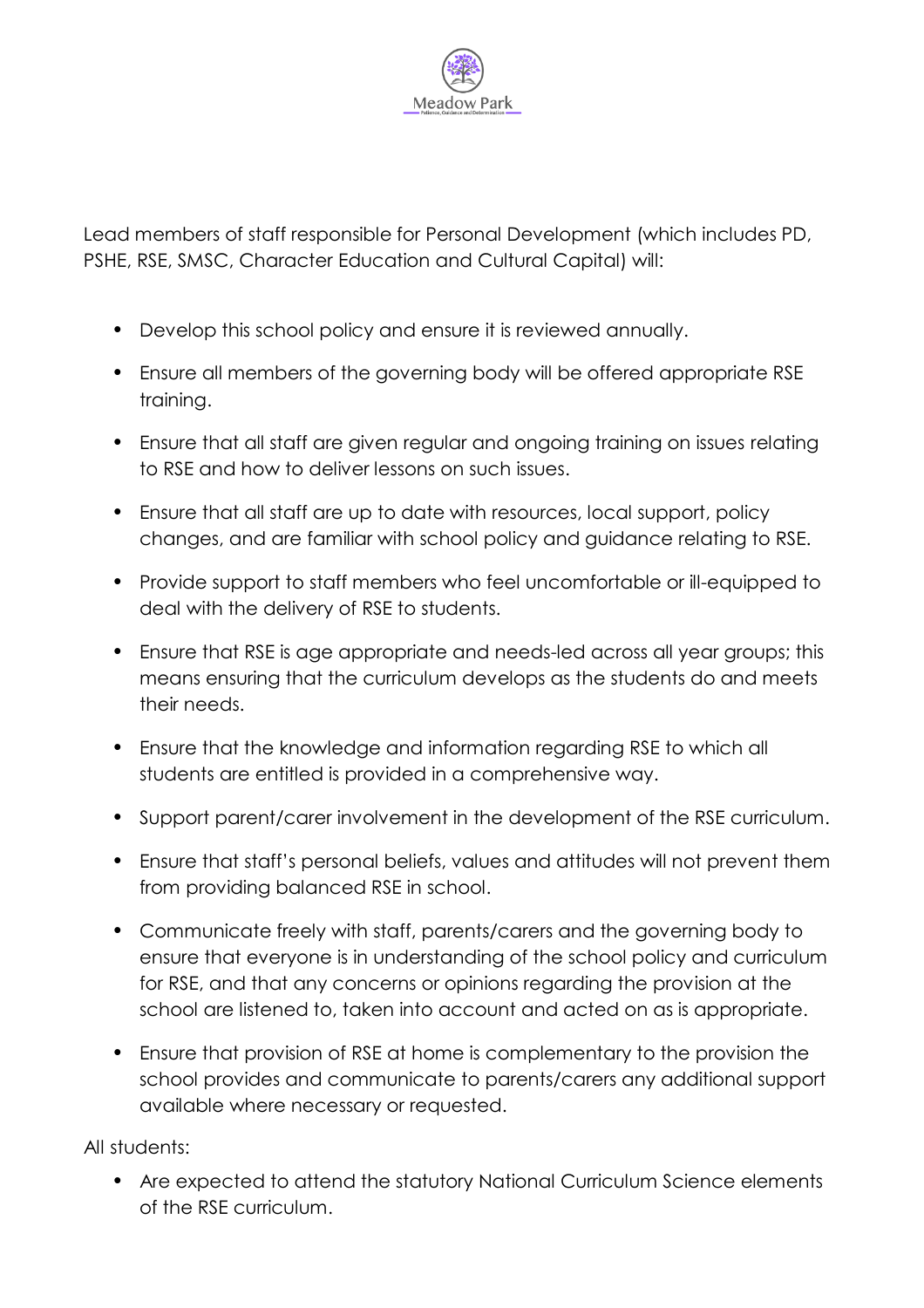

- Should support one another with issues that arise through RSE.
- Will listen in class, be considerate of other people's feelings and beliefs, and comply with confidentiality rules that are set in class.
- Will be encouraged and supported to feel as comfortable as possible if they want to talk to a member of staff, in confidence, regarding any concerns they have in school related to RSE or otherwise.
- Will be asked for feedback on the school's RSE provision. Opinions on provision and comments will be reviewed by the lead member of staff for RSE and taken into consideration when the curriculum is prepared for the following year's students.

**The law states that, 'children and young people have the right to be heard and express their opinions.'**

#### Human Rights Act 1998

Asking students for their views on RSE gives them an opportunity to be active citizens and ensures that teaching can meet the specific needs of the children it is aimed at. Findings from consulting students are also a powerful tool for communicating the needs of children to parents/carers, school staff and governors.

We hope that students will feel safe in the school environment to talk to any member of staff in confidence about any areas of concern regarding their personal, social and emotional development, including matters raised by or relating to relationships and sex education. We promote the school ethos as one of inclusion and acceptance throughout all areas of school activity and hope that pupils respond to this by feeling comfortable to ask questions and continue their learning both in and outside of the classroom.

For parents/carers the school will:

- Keep parents/carers informed about all aspects of the RSE curriculum, including when specific, discrete lessons around sex education will be delivered, and advise them to read this policy.
- Provide access to resources and information being used in class and do everything to ensure that parents/carers are comfortable with the education provided to their children in school by ensuring they are aware they can contact SLT or the PD Lead.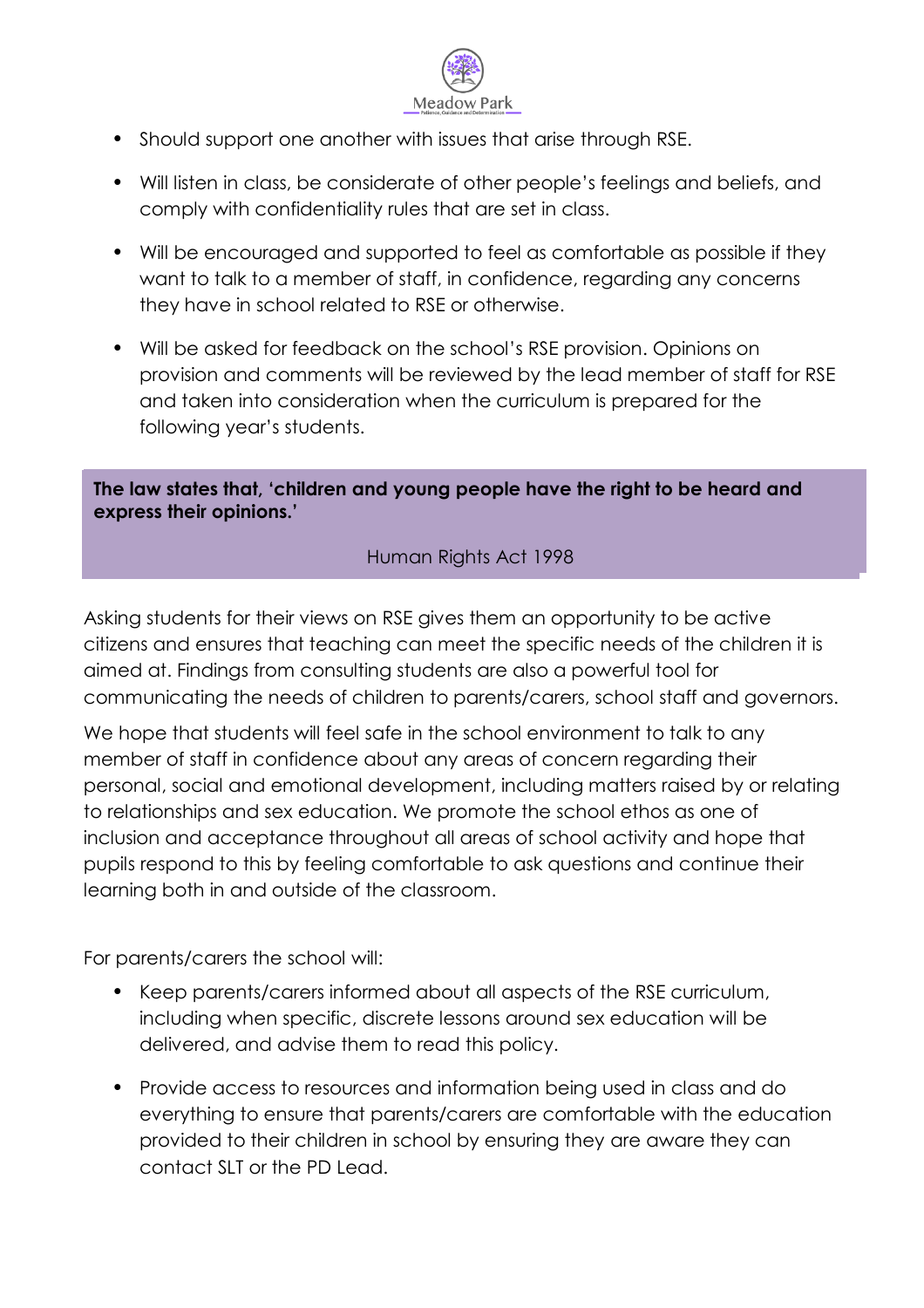

- Expect parents/carers to share the responsibility of RSE and support their children's personal, social and emotional development.
- Encourage parents/carers to create an open home environment where pupils can engage, discuss and continue to learn about matters that have been raised through RSE.
- Encourage parents/carers to seek additional support in this from the school where they feel it is needed.

# **Inclusion, equality and diversity**

All students, whatever their experience, background and identity, are entitled to quality RSE that helps them build confidence and a positive sense of self, and to stay healthy. All classes will be sensitive to and considerate of:

- Religious and cultural diversity.
- Differing needs of boys and girls.
- Diverse sexuality of children and young people.
- Homophobic/transphobic bullying and behaviour.
- Children's age and physical and emotional maturity.
- Students who are new to English.

To encourage students to participate in lessons, teachers will ensure content, approach and use of inclusive language reflects the diversity of the school community and helps each and every student to feel valued and included in the classroom.

RSE is an important vehicle for addressing both multicultural and gender issues and ensuring equal opportunities for all. Our policy values the different backgrounds of all students in school and, in acknowledging and exploring different views and beliefs, seeks to promote respect and understanding. We encourage respect for all religions and cultures. We do not ask students to represent the views of a particular religious or cultural group to their peers, unless they choose to do so.

RSE should help all students to understand their physical and emotional development and enable them to make positive decisions in their lives. We will ensure that provision is appropriate to the particular needs of our students, taking specialist advice where necessary. Staff will differentiate lessons to ensure that the vast majority of children can access the information; we recognise that some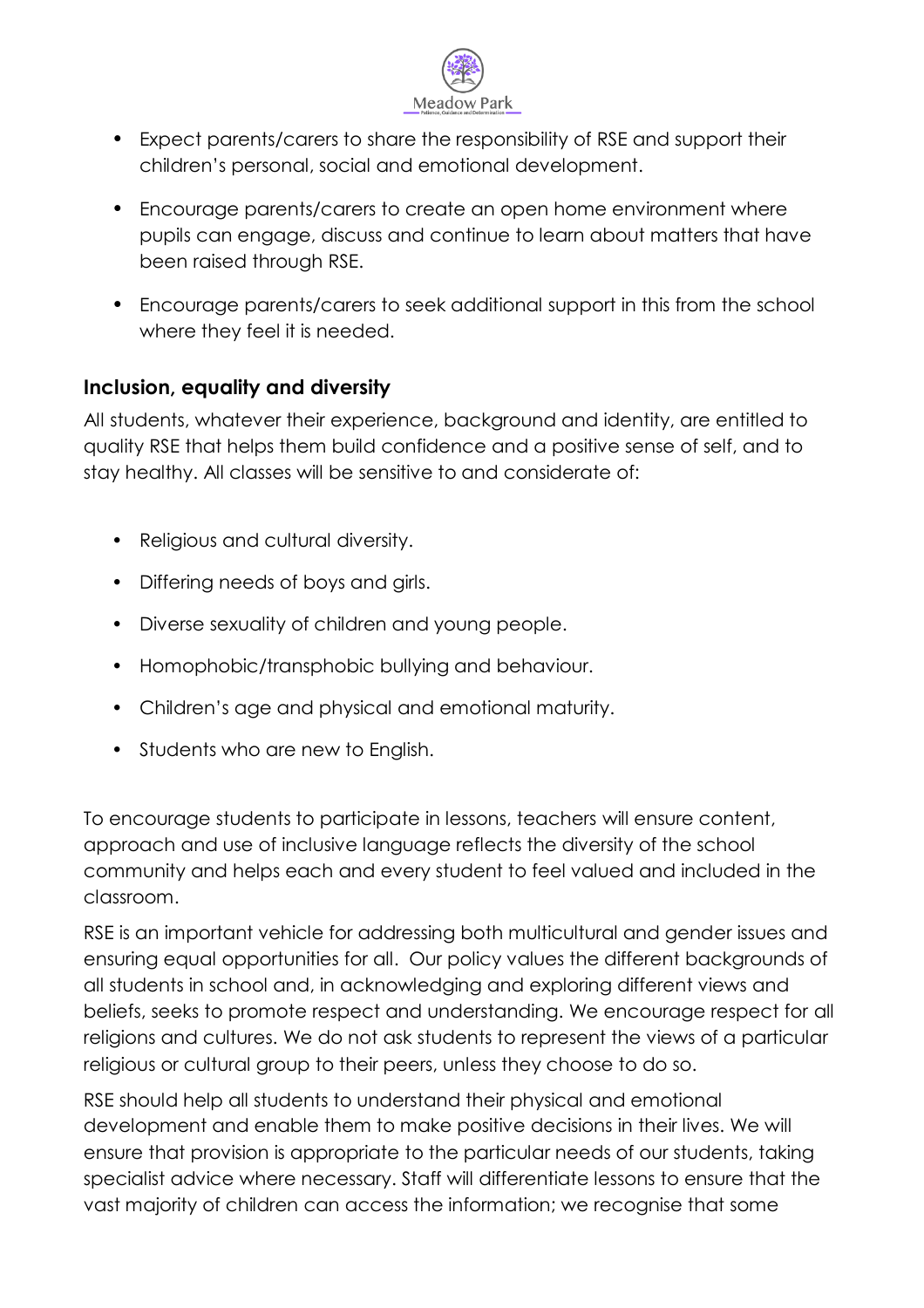

aspects of RSE will not be accessible for individuals with very significant learning needs.

## **Safeguarding and child protection:**

RSE plays an important part in fulfilling the statutory duties all schools have to meet. The subject helps children understand the difference between safe and abusive relationships and equips them with the knowledge and skills to get help if they need it.

Children have the right to:

- Say no.
- Respect their own body.
- Speak out and know that someone can help.

If the school has any reason to believe a student is at risk, and/or there are any disclosures of abuse, all staff are aware of safeguarding procedures which will be immediately followed.

Our use of the correct anatomical terms for body parts helps to ensure that students are able to describe abusive behaviours if they need to.

Ground rules at the start of sessions help to establish and maintain a safe learning environment; this is important for good learning to take place, and also contributes to effective safeguarding.

# **Confidentiality and informing parents/carers**

School staff cannot promise absolute confidentiality if approached by a student for help and this will be made clear. Child protection procedures will be followed when there are any disclosures about abuse. It is very rare for a student to request absolute confidentiality and, if they do, staff will make careful judgement about whether a third party needs to be informed. This should be based on:

- The seriousness of the situation and the degree of harm the student may be experiencing.
- The student's age, maturity and competence to make their own decisions.

Unless clearly inappropriate, students should be encouraged to talk to their parent/carer.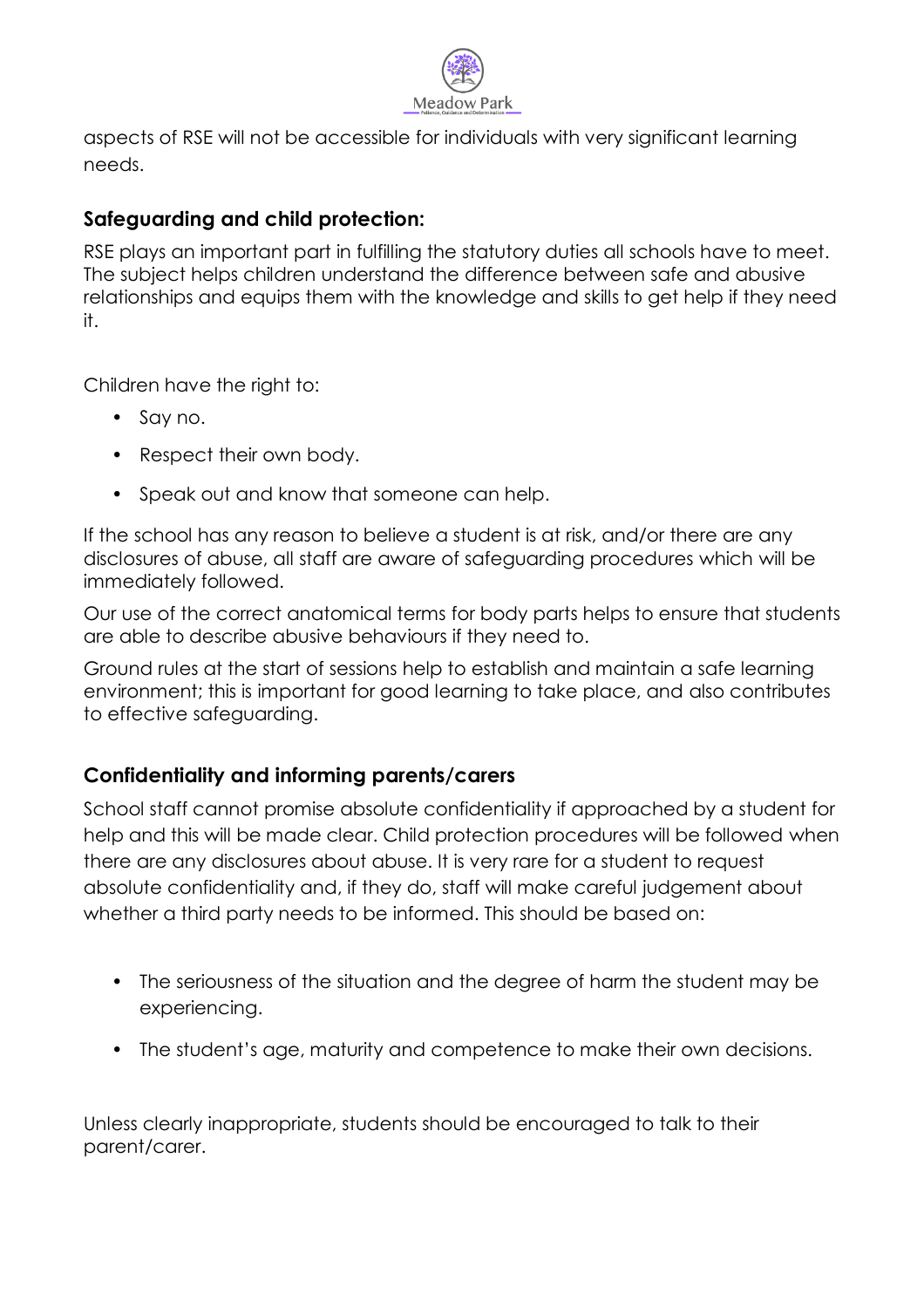

# **Concerns and withdrawal of students**

#### **Parents have a right to withdraw their children from any SRE that is provided outside the Statutory Science but schools must inform them of the effect such a decision might have on the child.**

Education Act 1996 and Learning and Skills Act 2000

RSE is a vital part of the school curriculum and we strongly advise parents/carers to carefully consider their decision before withdrawing their child from this aspect of school life.

Parents do not have the right to withdraw their children from relationships education. Parents have the right to withdraw their children from the nonstatutory/non-science components of sex education within RSE.

We will work in active partnership with parents and carers, value their views and keep them informed about our provision. Should they have any concerns we will take time to address them.

Requests for withdrawal should be put in writing using the form found in Appendix 3 of this policy and addressed to the headteacher. A copy of withdrawal requests will be placed in the student's educational record. The headteacher and PD Lead will meet with any parent/carer to discuss the request and take appropriate action including arranging alternative work.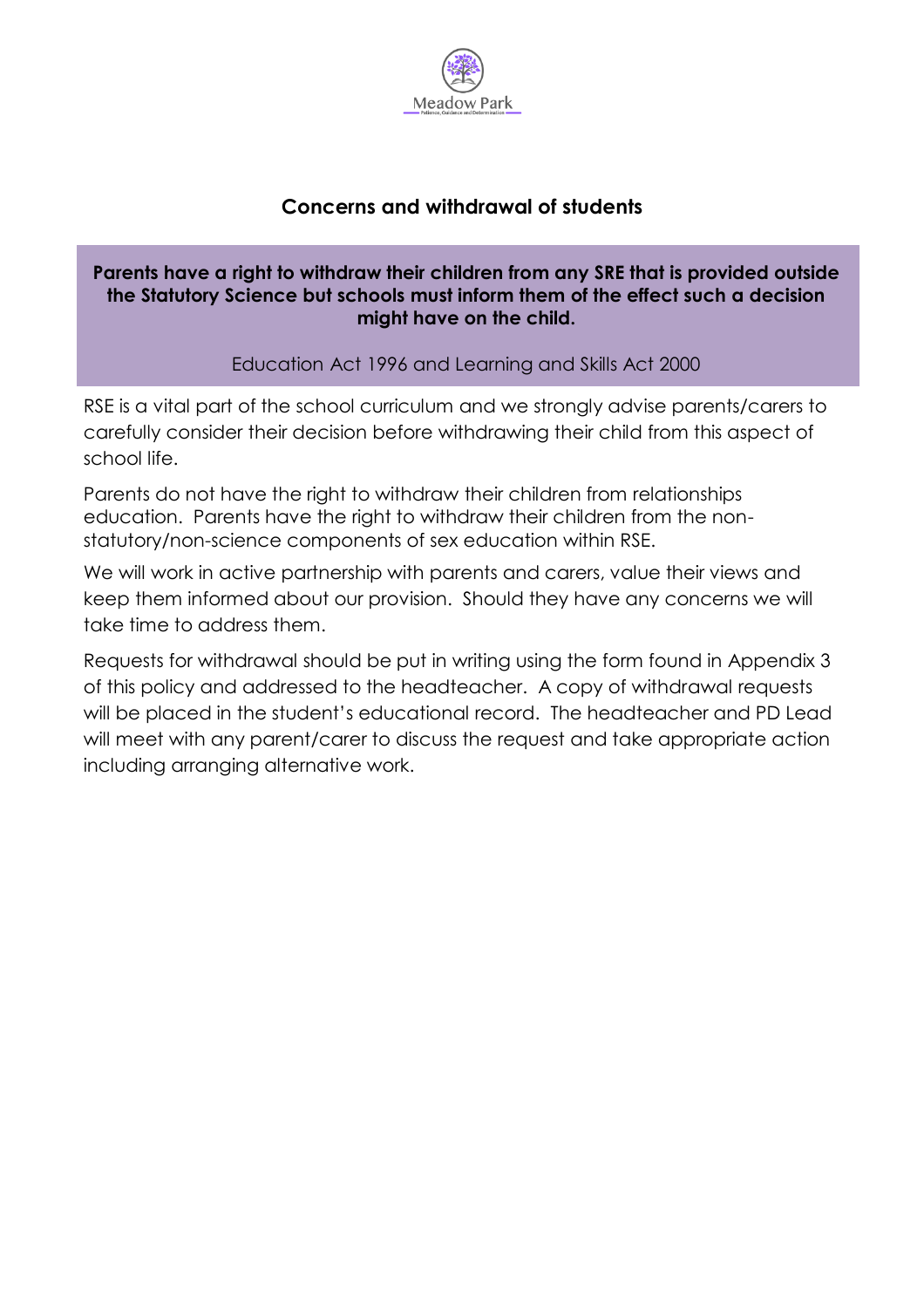| <b>YEAR GROUP</b> | <b>TERM</b> | <b>TOPIC/THEME DETAILS</b>                                                                                                                                     |
|-------------------|-------------|----------------------------------------------------------------------------------------------------------------------------------------------------------------|
| Year 1            | Spring      | Safe Relationships:<br>Recognising privacy.<br>Staying safe.<br>Seeking permission.                                                                            |
| Year 2            | Autumn      | Growing and Changing:<br>• Growing older.<br>Naming body parts.<br>$\bullet$                                                                                   |
|                   |             | Safe Relationships:<br>Managing secrets.<br>Resisting pressure and getting help.<br>Recognising hurtful behaviour.                                             |
| Year <sub>3</sub> | Spring      | Safe Relationships:<br>Personal boundaries.<br>$\bullet$<br>Safely responding to others.<br>The impact of hurtful behaviour.<br>$\bullet$                      |
| Year 4            | Autumn      | Growing and Changing:<br>Physical and emotional changes in puberty.<br>External genitalia.<br>Personal hygiene routines.<br>Support with puberty.<br>$\bullet$ |

# **Appendix 1: Relationships and sex education curriculum map**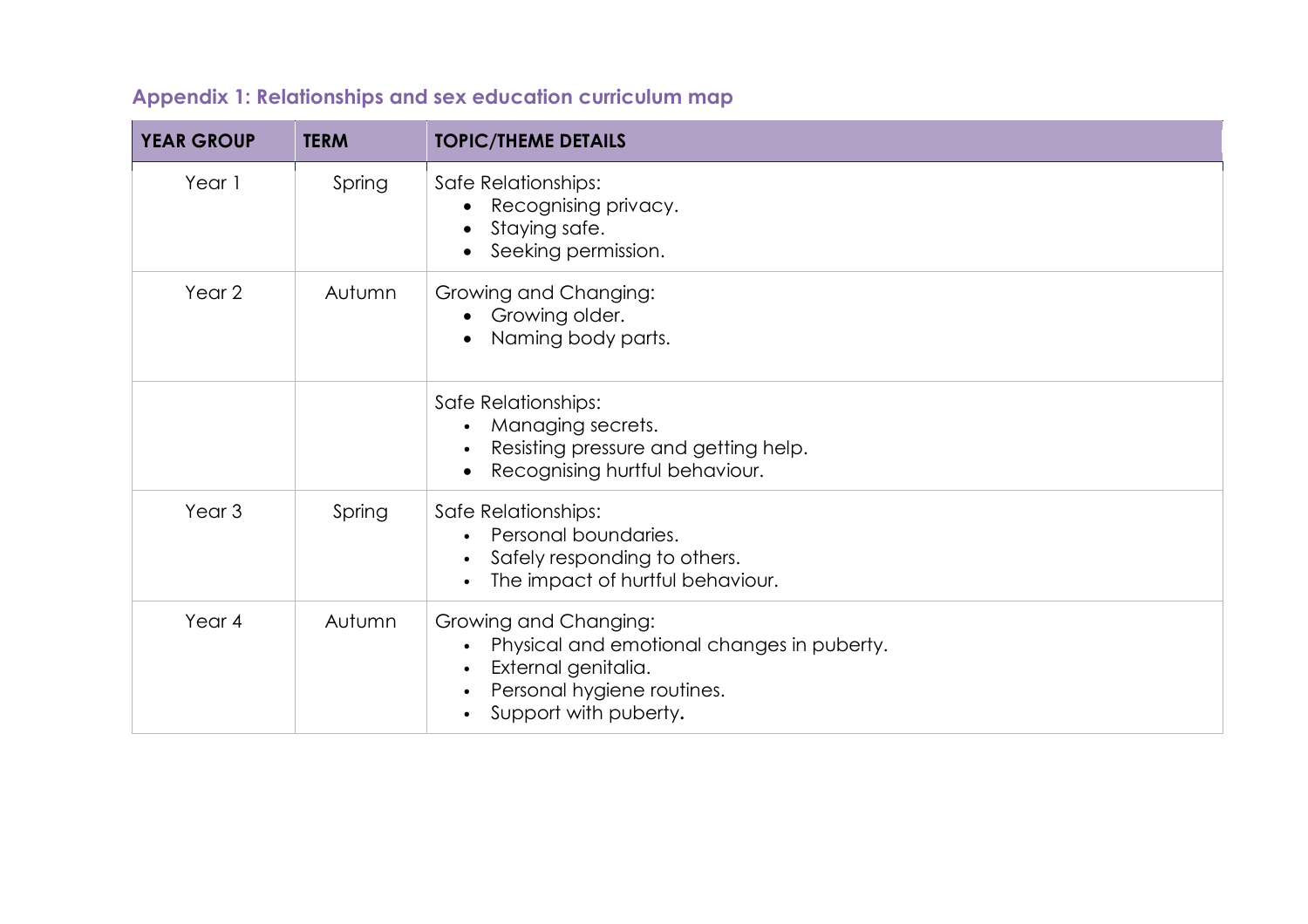

| <b>YEAR GROUP</b> | <b>TERM</b> | <b>TOPIC/THEME DETAILS</b>                                                                                                                  |
|-------------------|-------------|---------------------------------------------------------------------------------------------------------------------------------------------|
|                   | Spring      | Safe Relationships:<br>Responding to hurtful behaviour.<br>Managing confidentiality.<br>$\bullet$<br>Recognising risks online.<br>$\bullet$ |
| Year 5            | Autumn      | Growing and Changing:<br>Personal identity.<br>$\bullet$<br>Recognising individuality and different qualities.                              |
|                   | Spring      | Safe Relationships:<br>Physical contact and feeling safe.                                                                                   |
| Year 6            | Autumn      | Growing and Changing:<br>Human reproduction and birth.                                                                                      |
|                   | Spring      | Families and friendships:<br>Attraction to others.<br>$\bullet$<br>Romantic relationships.<br>Civil partnership and marriage.               |
|                   |             | Safe Relationships:<br>Recognising and managing pressure.<br>Consent in different situations.<br>$\bullet$                                  |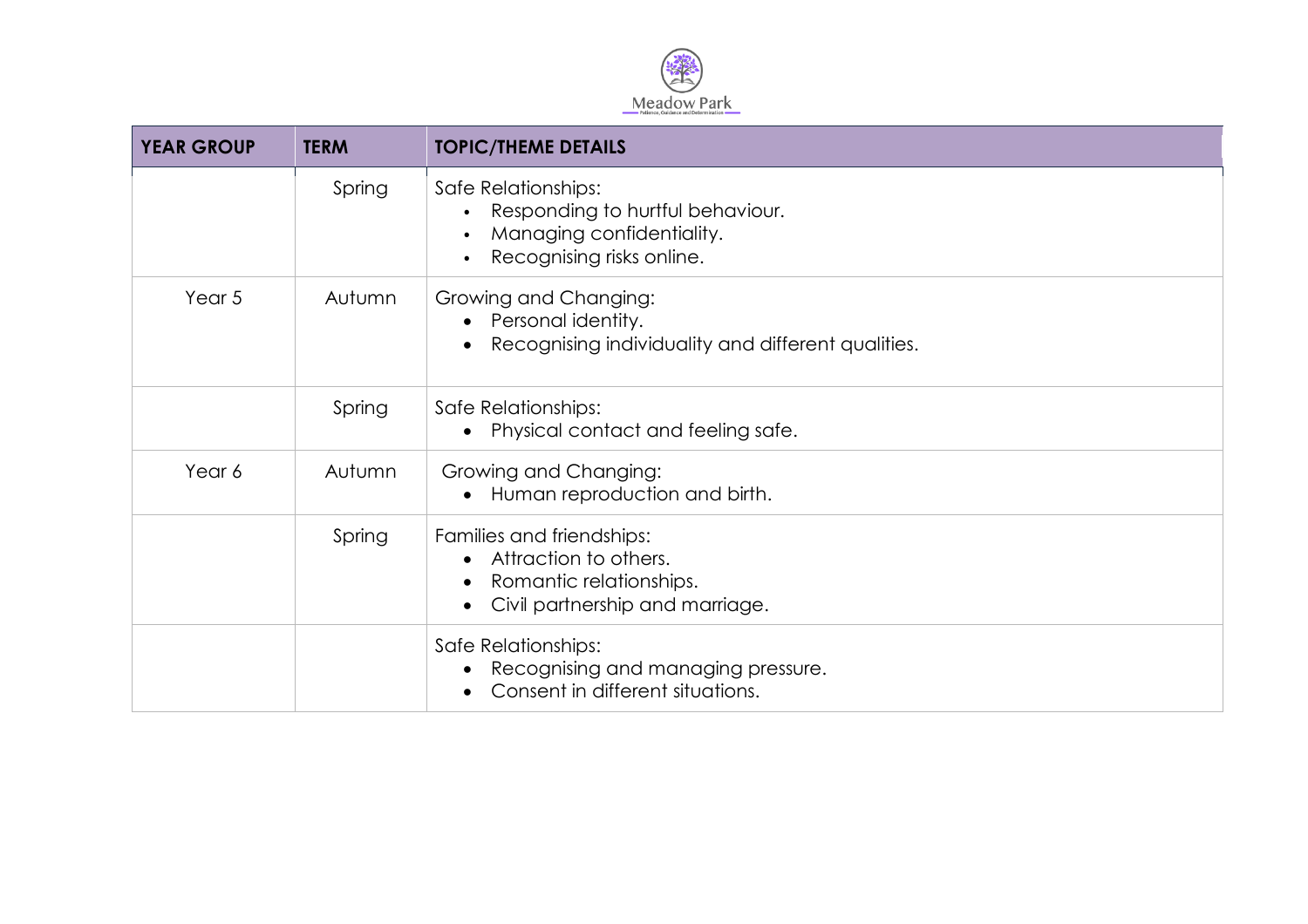

# **Appendix 2: By the end of primary school students should know**

| <b>TOPIC</b>                                   | <b>STUDENTS SHOULD KNOW</b>                                                                                                                                                                                                                                                                                                                                                          |
|------------------------------------------------|--------------------------------------------------------------------------------------------------------------------------------------------------------------------------------------------------------------------------------------------------------------------------------------------------------------------------------------------------------------------------------------|
| Families and<br>people who<br>care about<br>me | That families are important for children growing up because they can give love, security and stability<br>$\bullet$<br>The characteristics of healthy family life, commitment to each other, including in times of difficulty,<br>$\bullet$<br>protection and care for children and other family members, the importance of spending time together<br>and sharing each other's lives |
|                                                | That others' families, either in school or in the wider world, sometimes look different from their family,<br>but that they should respect those differences and know that other children's families are also<br>characterised by love and care                                                                                                                                      |
|                                                | That stable, caring relationships, which may be of different types, are at the heart of happy families,<br>and are important for children's security as they grow up                                                                                                                                                                                                                 |
|                                                | That marriage represents a formal and legally recognised commitment of two people to each other<br>which is intended to be lifelong                                                                                                                                                                                                                                                  |
|                                                | How to recognise if family relationships are making them feel unhappy or unsafe, and how to seek<br>help or advice from others if needed                                                                                                                                                                                                                                             |
| Caring<br>friendships                          | How important friendships are in making us feel happy and secure, and how people choose and<br>make friends                                                                                                                                                                                                                                                                          |
|                                                | The characteristics of friendships, including mutual respect, truthfulness, trustworthiness, loyalty,<br>kindness, generosity, trust, sharing interests and experiences and support with problems and difficulties                                                                                                                                                                   |
|                                                | That healthy friendships are positive and welcoming towards others, and do not make others feel<br>lonely or excluded                                                                                                                                                                                                                                                                |
|                                                | That most friendships have ups and downs, and that these can often be worked through so that the<br>friendship is repaired or even strengthened, and that resorting to violence is never right                                                                                                                                                                                       |
|                                                | How to recognise who to trust and who not to trust, how to judge when a friendship is making them<br>feel unhappy or uncomfortable, managing conflict, how to manage these situations and how to seek<br>help or advice from others, if needed                                                                                                                                       |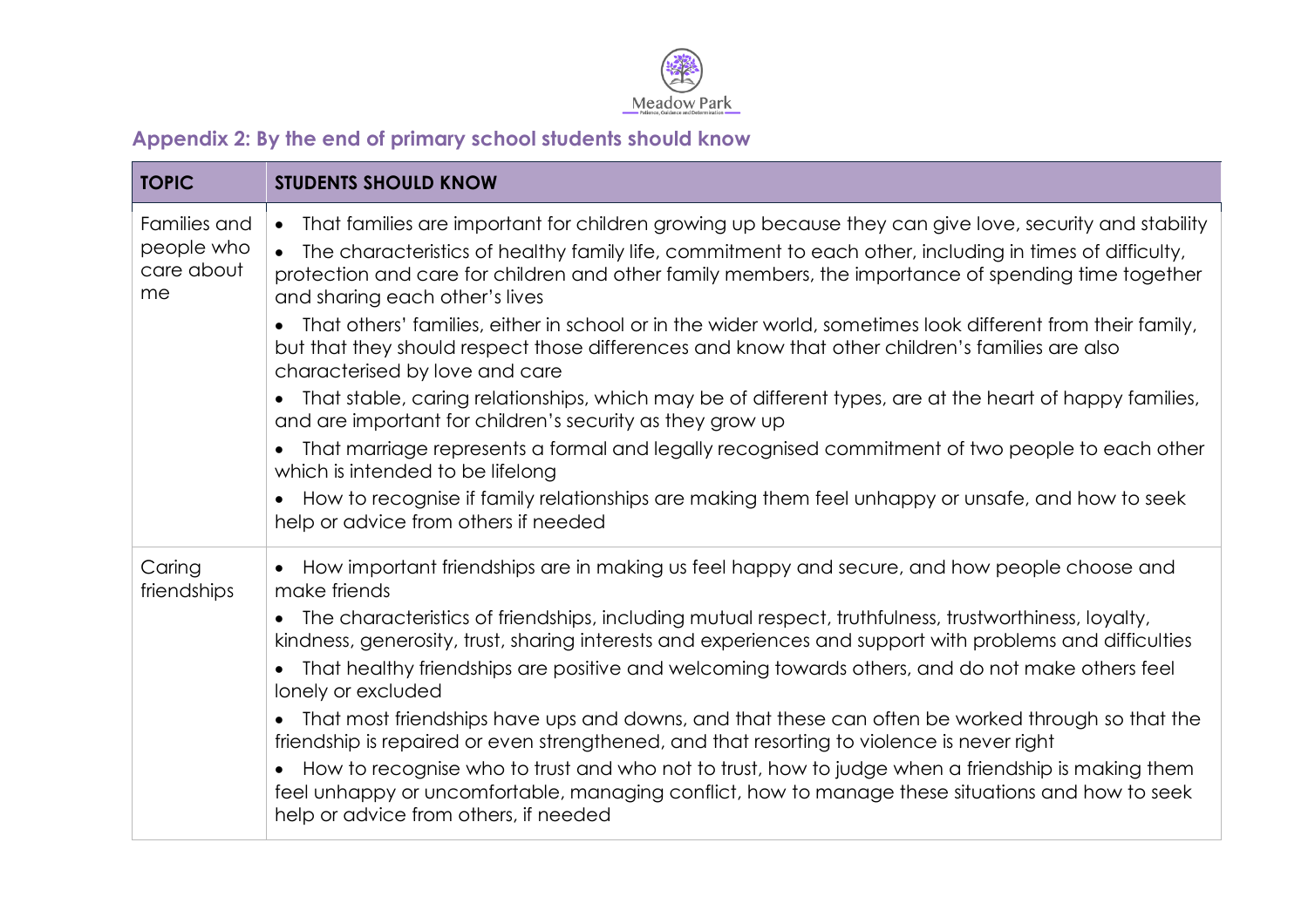

| <b>TOPIC</b>                | <b>STUDENTS SHOULD KNOW</b>                                                                                                                                                                                                    |
|-----------------------------|--------------------------------------------------------------------------------------------------------------------------------------------------------------------------------------------------------------------------------|
| Respectful<br>relationships | The importance of respecting others, even when they are very different from them (for example,<br>physically, in character, personality or backgrounds), or make different choices or have different<br>preferences or beliefs |
|                             | Practical steps they can take in a range of different contexts to improve or support respectful<br>relationships                                                                                                               |
|                             | The conventions of courtesy and manners                                                                                                                                                                                        |
|                             | The importance of self-respect and how this links to their own happiness                                                                                                                                                       |
|                             | That in school and in wider society they can expect to be treated with respect by others, and that in<br>turn they should show due respect to others, including those in positions of authority                                |
|                             | About different types of bullying (including cyberbullying), the impact of bullying, responsibilities of<br>bystanders (primarily reporting bullying to an adult) and how to get help                                          |
|                             | What a stereotype is, and how stereotypes can be unfair, negative or destructive                                                                                                                                               |
|                             | The importance of permission-seeking and giving in relationships with friends, peers and adults                                                                                                                                |
| Online<br>relationships     | That people sometimes behave differently online, including by pretending to be someone they are<br>$\bullet$<br>not                                                                                                            |
|                             | That the same principles apply to online relationships as to face-to face relationships, including the<br>importance of respect for others online including when we are anonymous                                              |
|                             | The rules and principles for keeping safe online, how to recognise risks, harmful content and contact,<br>and how to report them                                                                                               |
|                             | How to critically consider their online friendships and sources of information including awareness of<br>the risks associated with people they have never met                                                                  |
|                             | How information and data is shared and used online                                                                                                                                                                             |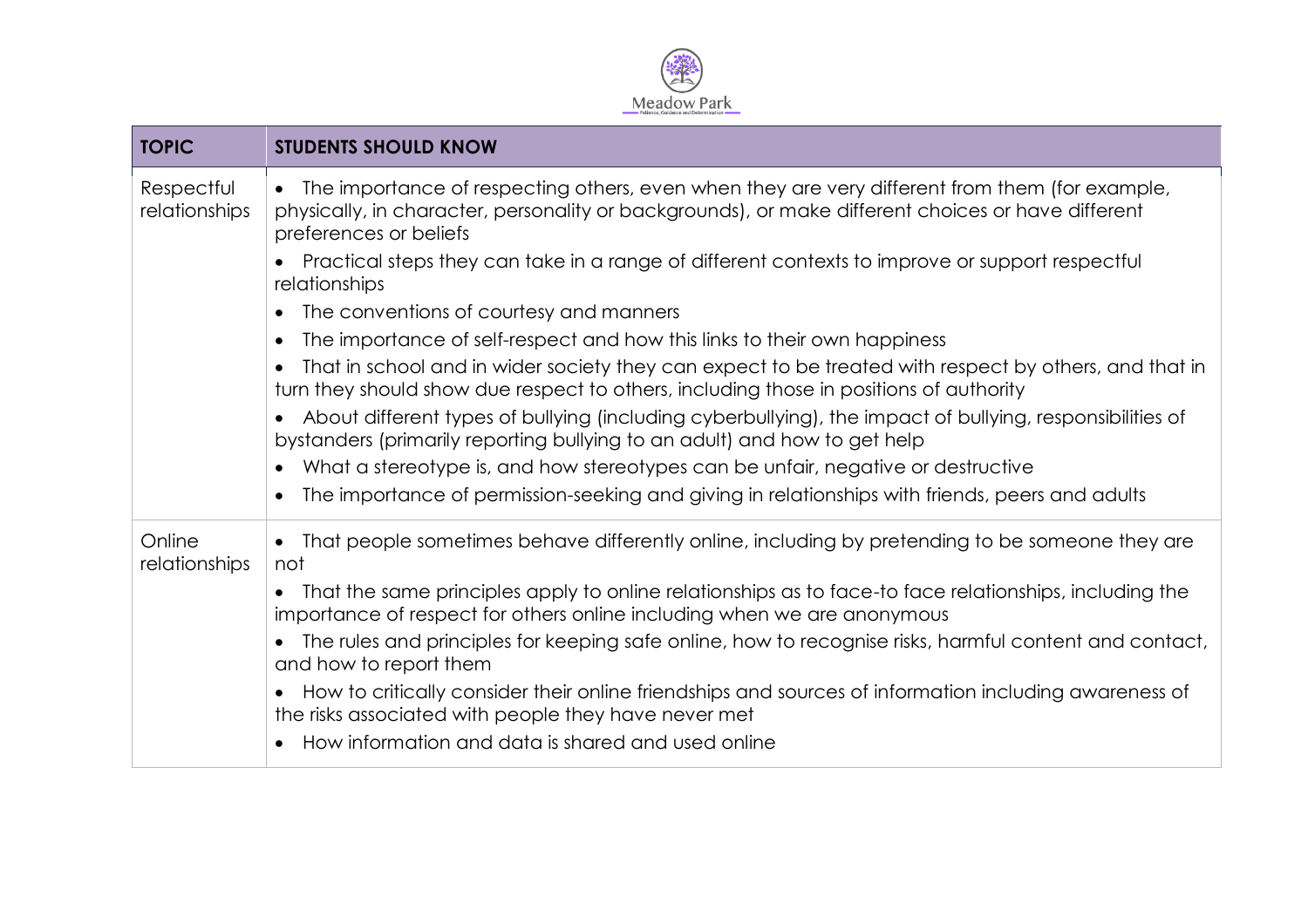

| <b>TOPIC</b> | <b>STUDENTS SHOULD KNOW</b>                                                                                                                                                 |
|--------------|-----------------------------------------------------------------------------------------------------------------------------------------------------------------------------|
| Being safe   | What sorts of boundaries are appropriate in friendships with peers and others (including in a digital<br>$\bullet$<br>context)                                              |
|              | About the concept of privacy and the implications of it for both children and adults; including that it<br>is not always right to keep secrets if they relate to being safe |
|              | That each person's body belongs to them, and the differences between appropriate and<br>inappropriate or unsafe physical, and other, contact                                |
|              | How to respond safely and appropriately to adults they may encounter (in all contexts, including<br>online) whom they do not know                                           |
|              | How to recognise and report feelings of being unsafe or feeling bad about any adult<br>$\bullet$                                                                            |
|              | How to ask for advice or help for themselves or others, and to keep trying until they are heard<br>$\bullet$                                                                |
|              | How to report concerns or abuse, and the vocabulary and confidence needed to do so<br>$\bullet$                                                                             |
|              | Where to get advice e.g. family, school and/or other sources<br>$\bullet$                                                                                                   |